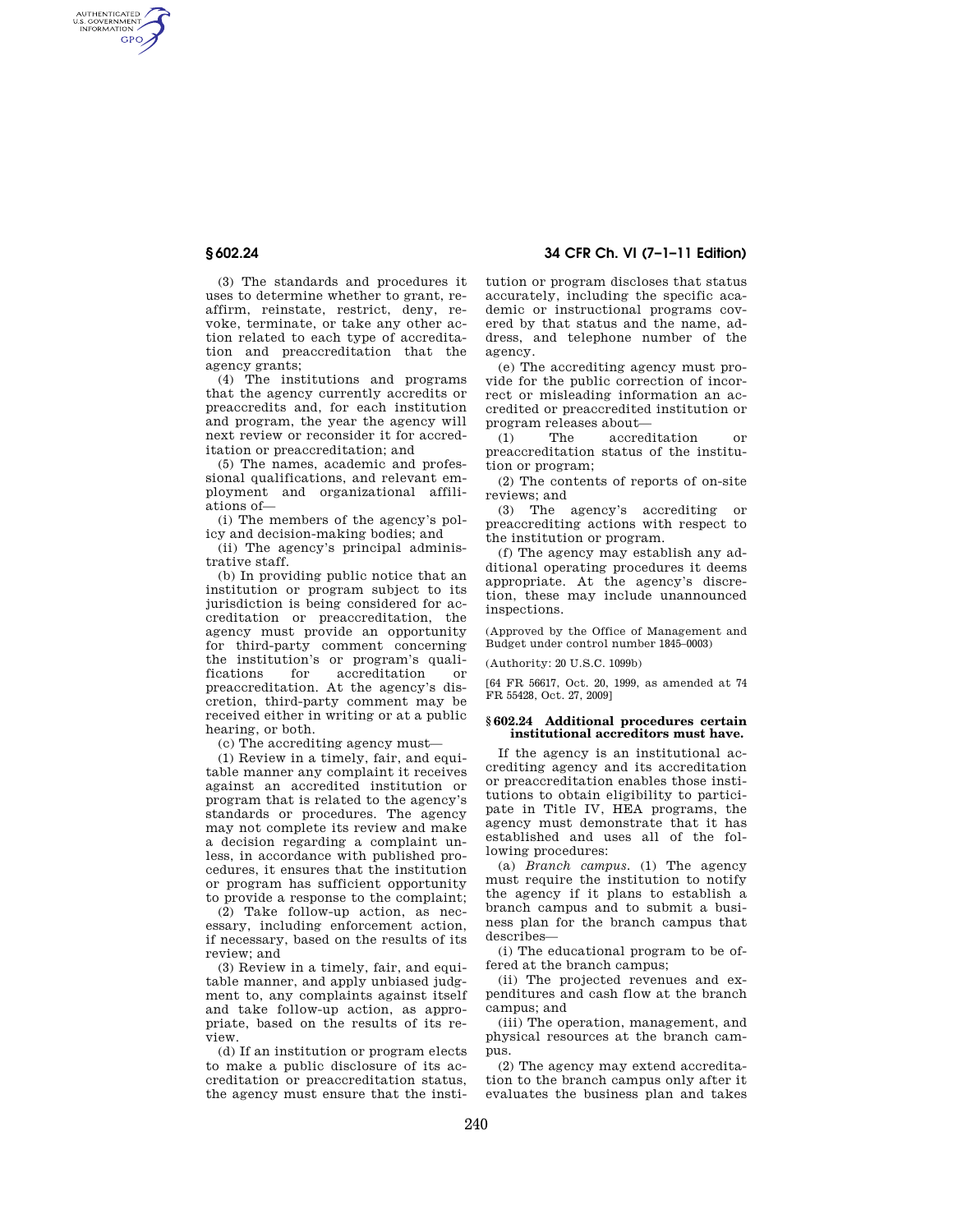## **Ofc. of Postsecondary Educ., Education § 602.24**

whatever other actions it deems necessary to determine that the branch campus has sufficient educational, financial, operational, management, and physical resources to meet the agency's standards.

(3) The agency must undertake a site visit to the branch campus as soon as practicable, but no later than six months after the establishment of that campus.

(b) *Change in ownership.* The agency must undertake a site visit to an institution that has undergone a change of ownership that resulted in a change of control as soon as practicable, but no later than six months after the change of ownership.

(c) *Teach-out plans and agreements.* (1) The agency must require an institution it accredits or preaccredits to submit a teach-out plan to the agency for approval upon the occurrence of any of the following events:

(i) The Secretary notifies the agency that the Secretary has initiated an emergency action against an institution, in accordance with section  $487(c)(1)(G)$  of the HEA, or an action to limit, suspend, or terminate an institution participating in any title IV, HEA program, in accordance with section  $487(c)(1)(F)$  of the HEA, and that a teach-out plan is required.

(ii) The agency acts to withdraw, terminate, or suspend the accreditation or preaccreditation of the institution.

(iii) The institution notifies the agency that it intends to cease operations entirely or close a location that provides one hundred percent of at .<br>least one program.

(iv) A State licensing or authorizing agency notifies the agency that an institution's license or legal authorization to provide an educational program has been or will be revoked.

(2) The agency must evaluate the teach-out plan to ensure it provides for the equitable treatment of students under criteria established by the agency, specifies additional charges, if any, and provides for notification to the students of any additional charges.

(3) If the agency approves a teach-out plan that includes a program that is accredited by another recognized accrediting agency, it must notify that accrediting agency of its approval.

(4) The agency may require an institution it accredits or preaccredits to enter into a teach-out agreement as part of its teach-out plan.

(5) The agency must require an institution it accredits or preaccredits that enters into a teach-out agreement, either on its own or at the request of the agency, to submit that teach-out agreement for approval. The agency may approve the teach-out agreement only if the agreement is between institutions that are accredited or preaccredited by a nationally recognized accrediting agency, is consistent with applicable standards and regulations, and provides for the equitable treatment of students by ensuring that—

(i) The teach-out institution has the necessary experience, resources, and support services to—

(A) Provide an educational program that is of acceptable quality and reasonably similar in content, structure, and scheduling to that provided by the institution that is ceasing operations either entirely or at one of its locations; and

(B) Remain stable, carry out its mission, and meet all obligations to existing students; and

(ii) The teach-out institution demonstrates that it can provide students access to the program and services without requiring them to move or travel substantial distances and that it will provide students with information about additional charges, if any.

(d) *Closed institution.* If an institution the agency accredits or preaccredits closes without a teach-out plan or agreement, the agency must work with the Department and the appropriate State agency, to the extent feasible, to assist students in finding reasonable opportunities to complete their education without additional charges.

(e) *Transfer of credit policies.* The accrediting agency must confirm, as part of its review for initial accreditation or preaccreditation, or renewal of accreditation, that the institution has transfer of credit policies that—

(1) Are publicly disclosed in accordance with §668.43(a)(11); and